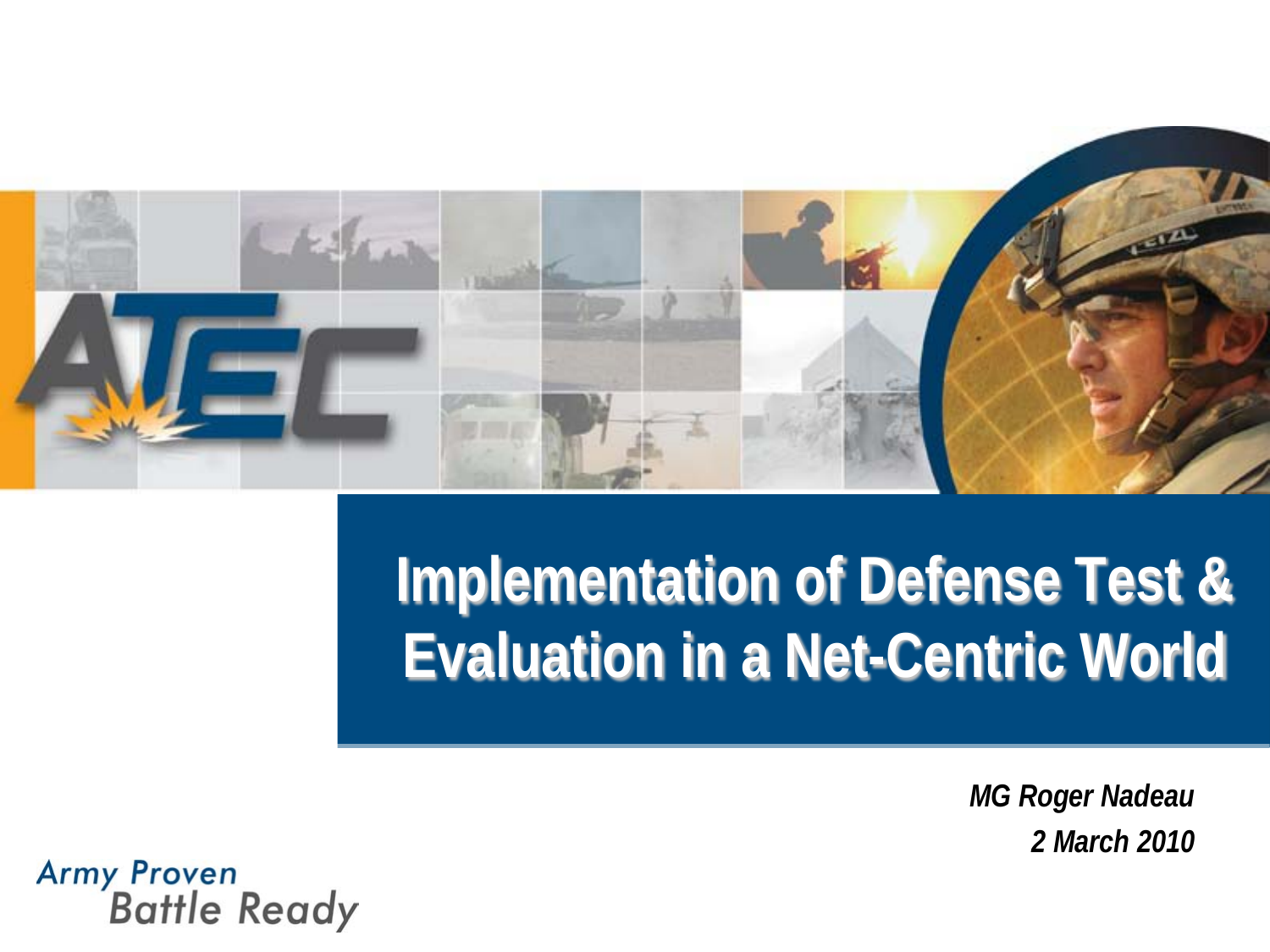

### *Outline*

- Information Assurance Challenges
- Information Assurance Opportunities
- Information Assurance Issues
- Implementation of the 21 Jan 09 DOT&E Procedures for OT&E of IA in Acquisition Programs.

**Army Proven Battle Ready**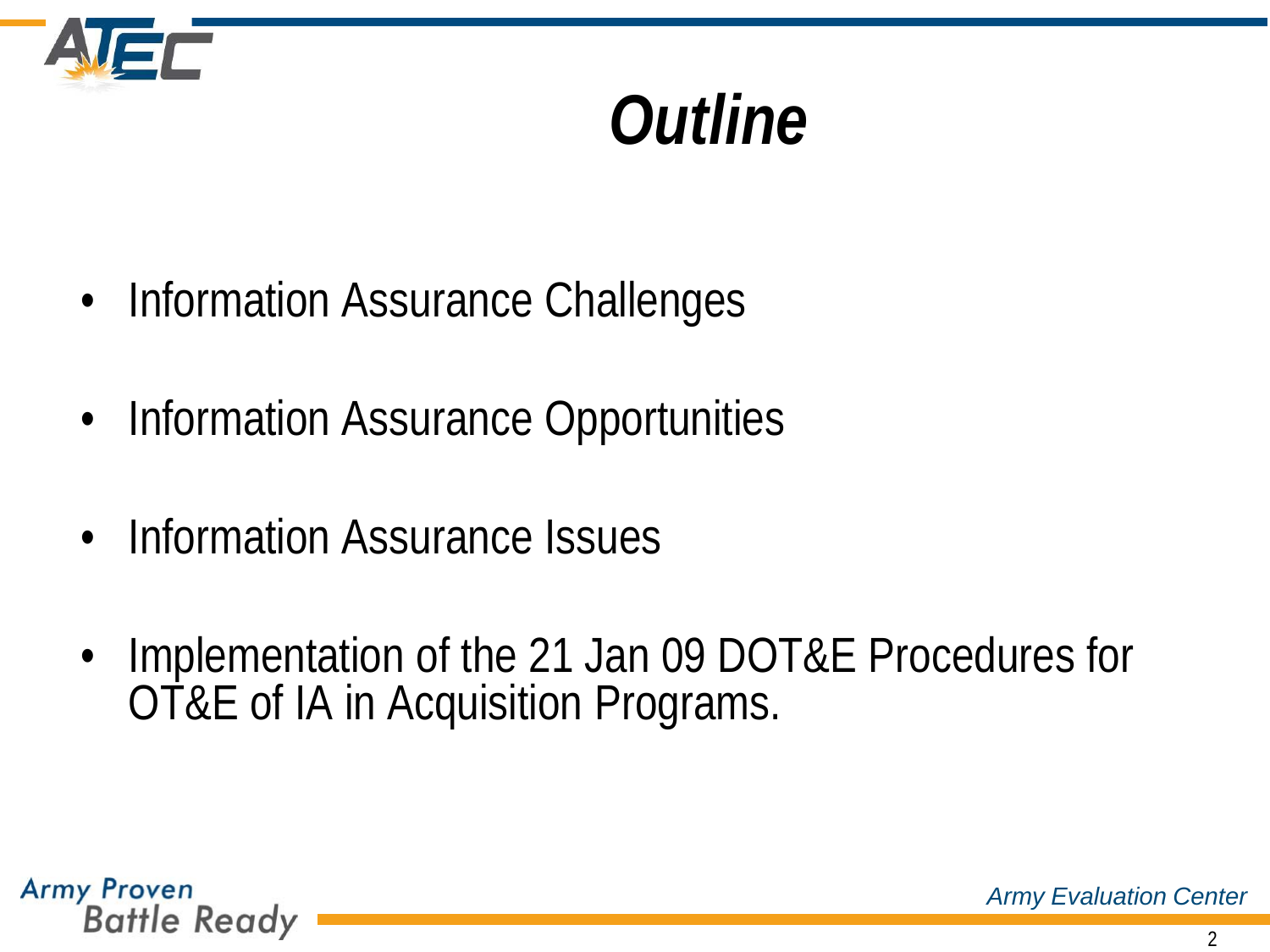

### *Information Assurance Challenges*

- Combat Developer Requirements: Net Ready-Key Performance Parameter vice Fight Through Computer Network Attack.
- DOT&E Six Step Procedures: Need a common understanding and application across all Services, within DOT&E, and application to Business Systems and Tactical/Operational/Strategic Systems.
- Materiel Developer Requirements: Certification vice MDA review of Effectiveness, Suitability, and Survivability.

**Army Proven Battle Ready**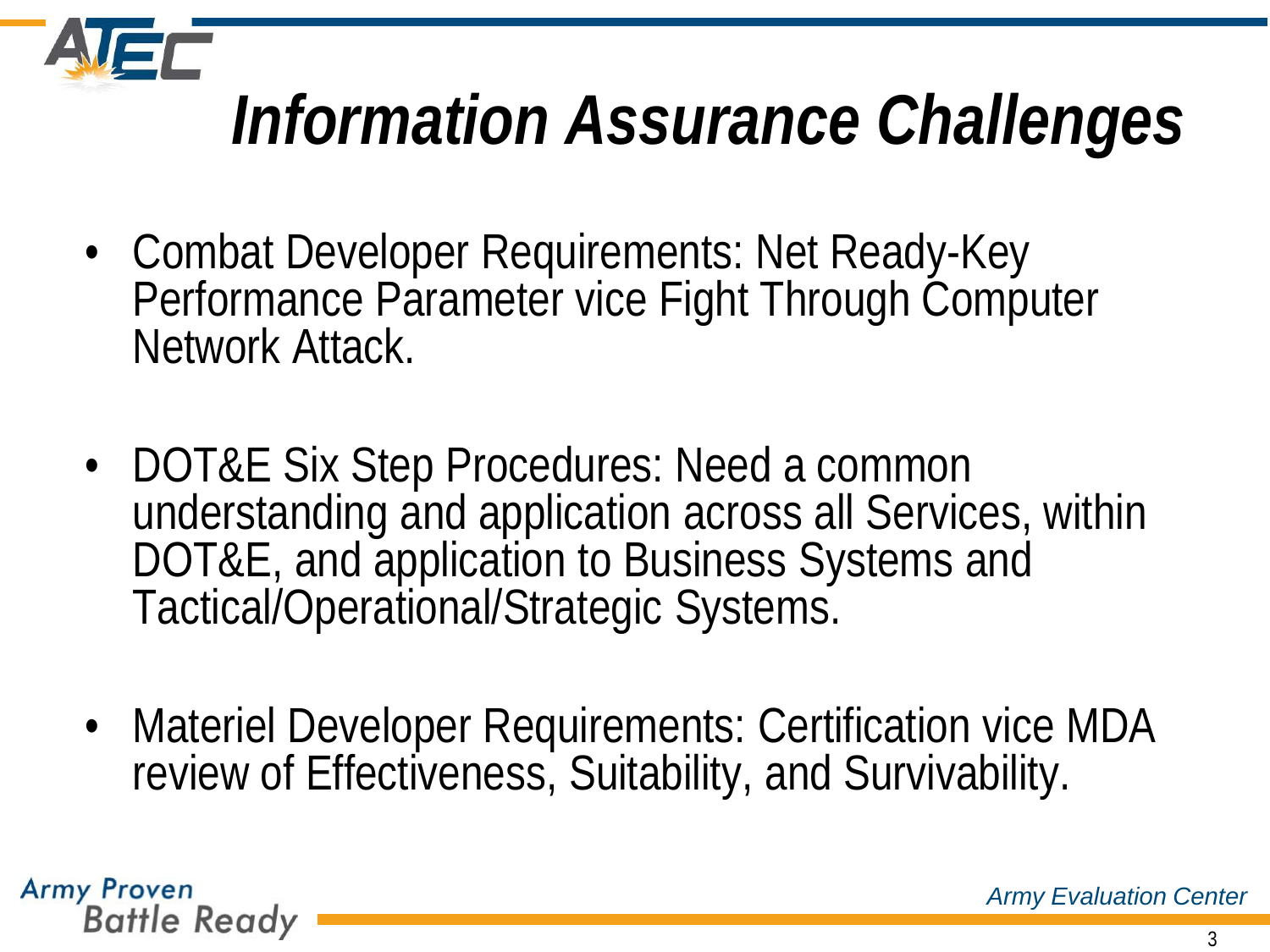*Information Assurance Challenges (2)*

- IA OT&E Planning: Planning and resourcing to ensure appropriate integration of DT, OT, and "threat" into the evaluation.
- Threat Representation: Policy, Threat Manager, Threat Computer Network Operations Team, Test Threat Support Package, Memorandum of Agreement, and Threat Accreditation Working Group.
- **Policy** 
	- DoDI 5000.02
	- AR 380-53
	- ATEC PAM 73-1
	- ATEC IA Technical Note

**Army Proven Battle Ready**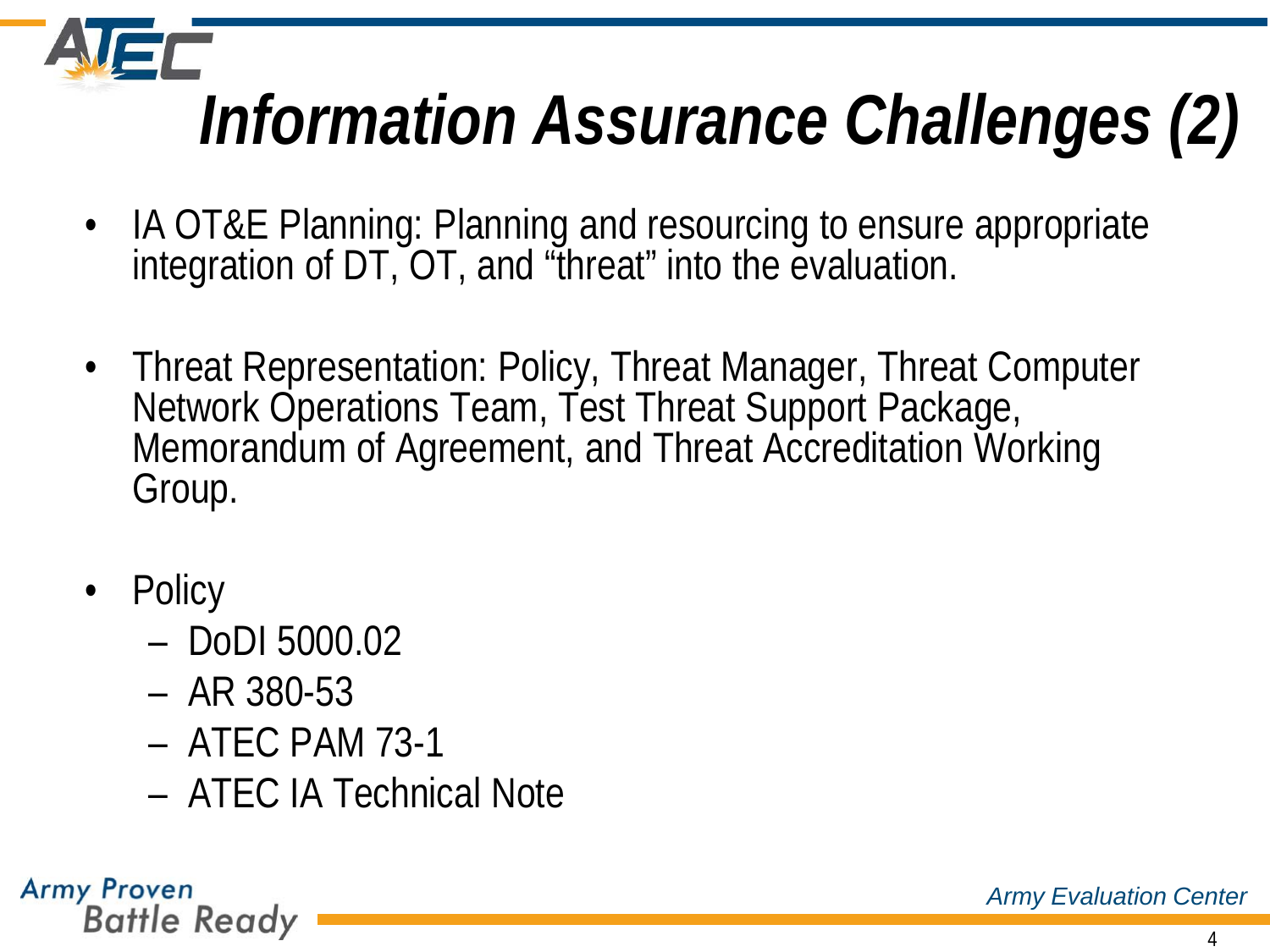# *Information Assurance Opportunities*

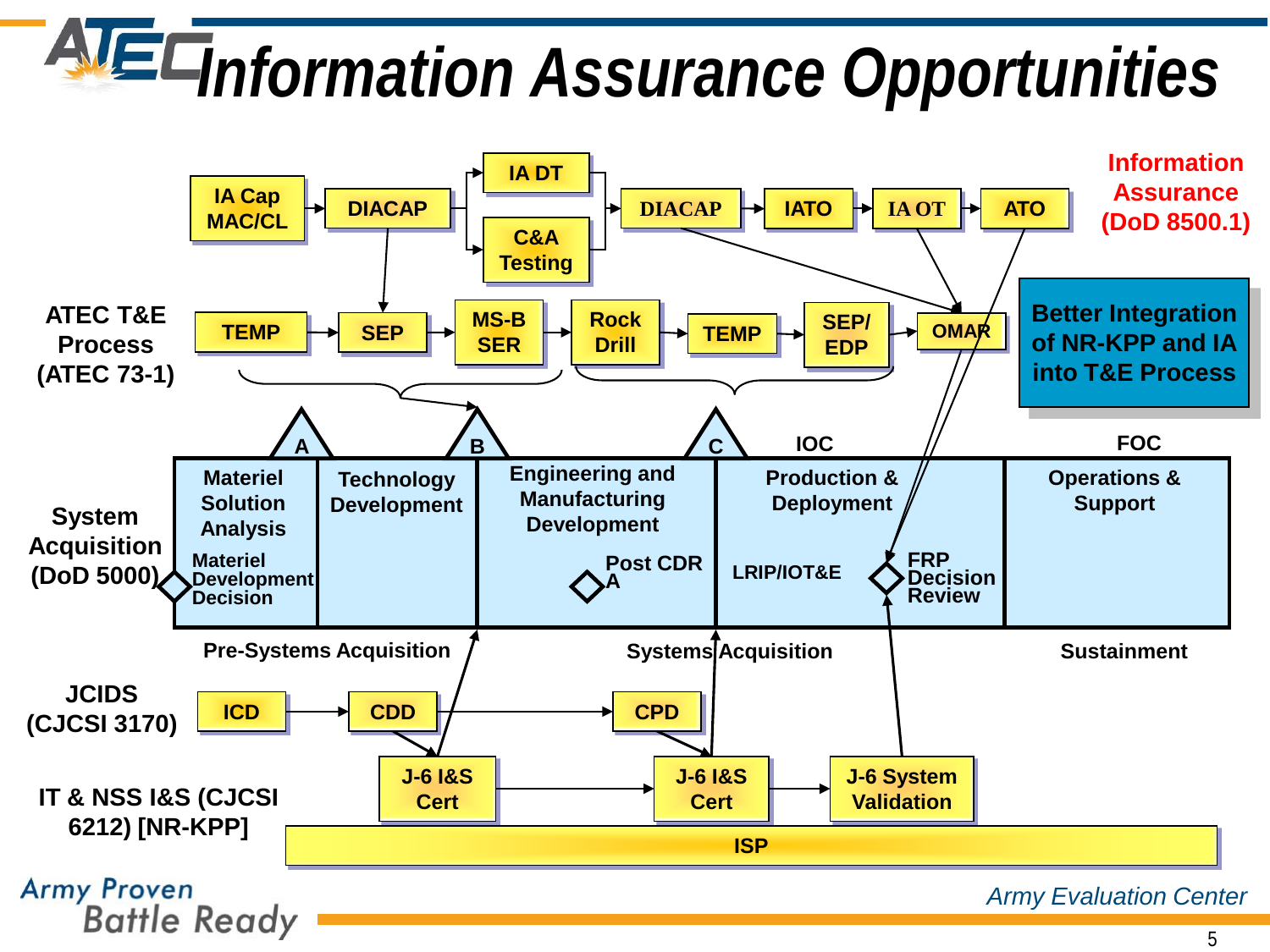

# *IA Opportunities (2)*

- Collaboration: DOT&E WG(all OTAs), ATEC IA WG, CIO/G6, ARL/SLAD, AMSAA, TSMO
- Refining our Methodology with Future Protection, Detection, Reaction, and Restoration Evaluations
	- GFEBS LUT 2010
	- IBCT LUT 2010
	- JTRS GMR/HMS LUT 2010
	- GCSS-Army LUT 2010
	- THAAD LUT 2010
	- WIN-T IOT&E 2011
	- UAS ER/MP 2011
	- DTS LUT 2011
	- FBCB2 LUT 2011
	- JTRS IOT&E 2011
	- JTRS GMR IOT&E 2012
	- DCGS-A IOT&E 2013

#### **Army Proven**

**Battle Ready**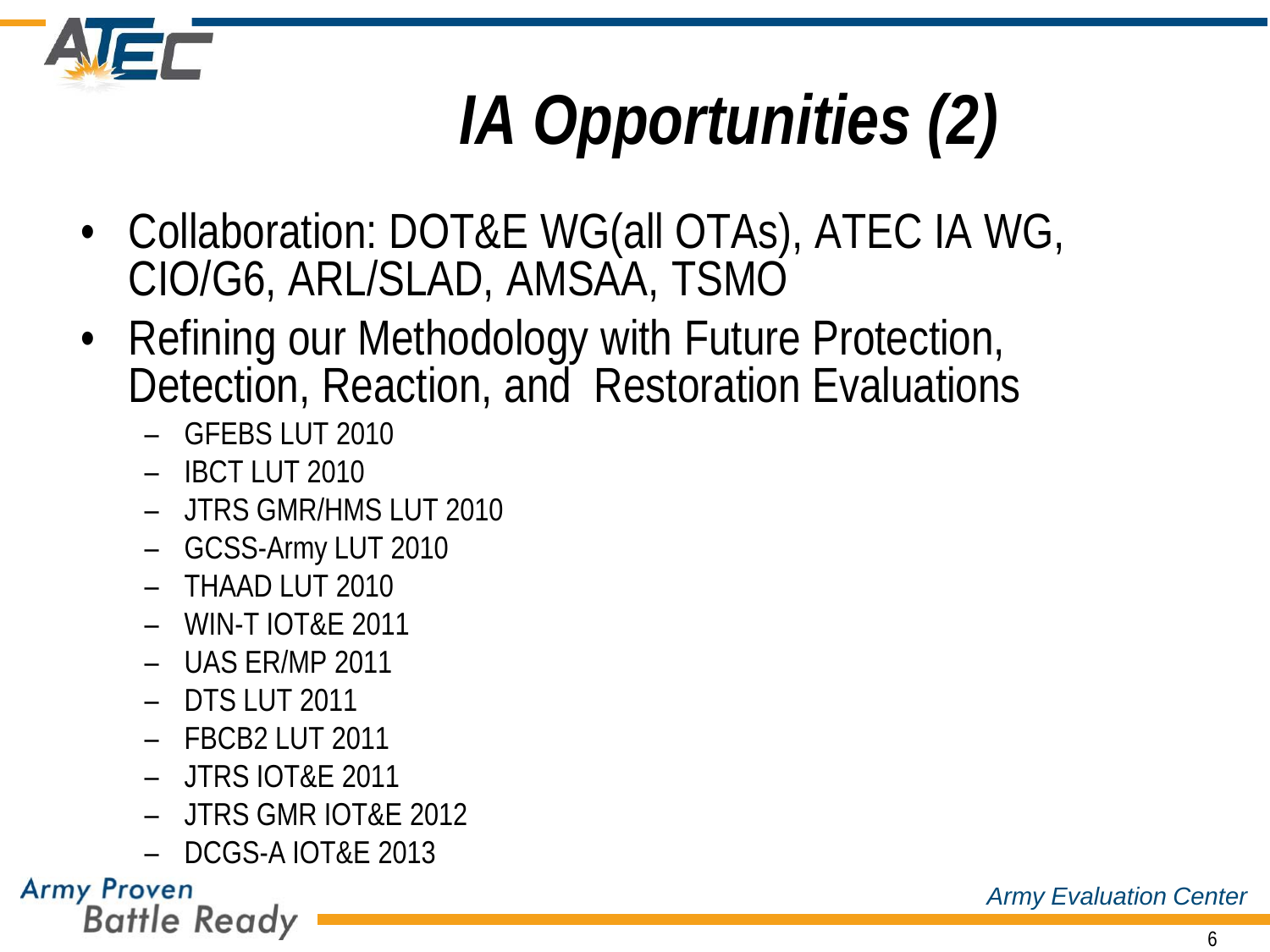

# *IA Opportunities (3)*

- FOT&E: ATEC COCOM IATF
	- US Army as a Service
		- All active division and Corps networks, devices, and applications are looked at from an IA perspective during their MRX prior to going to the CENTCOM AOR
	- USCENTCOM
		- CENTCOM requests ATEC IATF by name to look at their Service components forward HQs networks, devices, and applications within the AOR as well as any standing Joint and or combined Task Force.
	- USEUCOM, USAFRICOM, USSOCOM,USSOUTHCOM,USFK
		- The IATF also looks at the networks, devices, and applications riding not only the garrison networks but also the Service Components as well as the Joint Task Force tactical networks belonging to each of these COCOMs.

**Army Proven Battle Ready**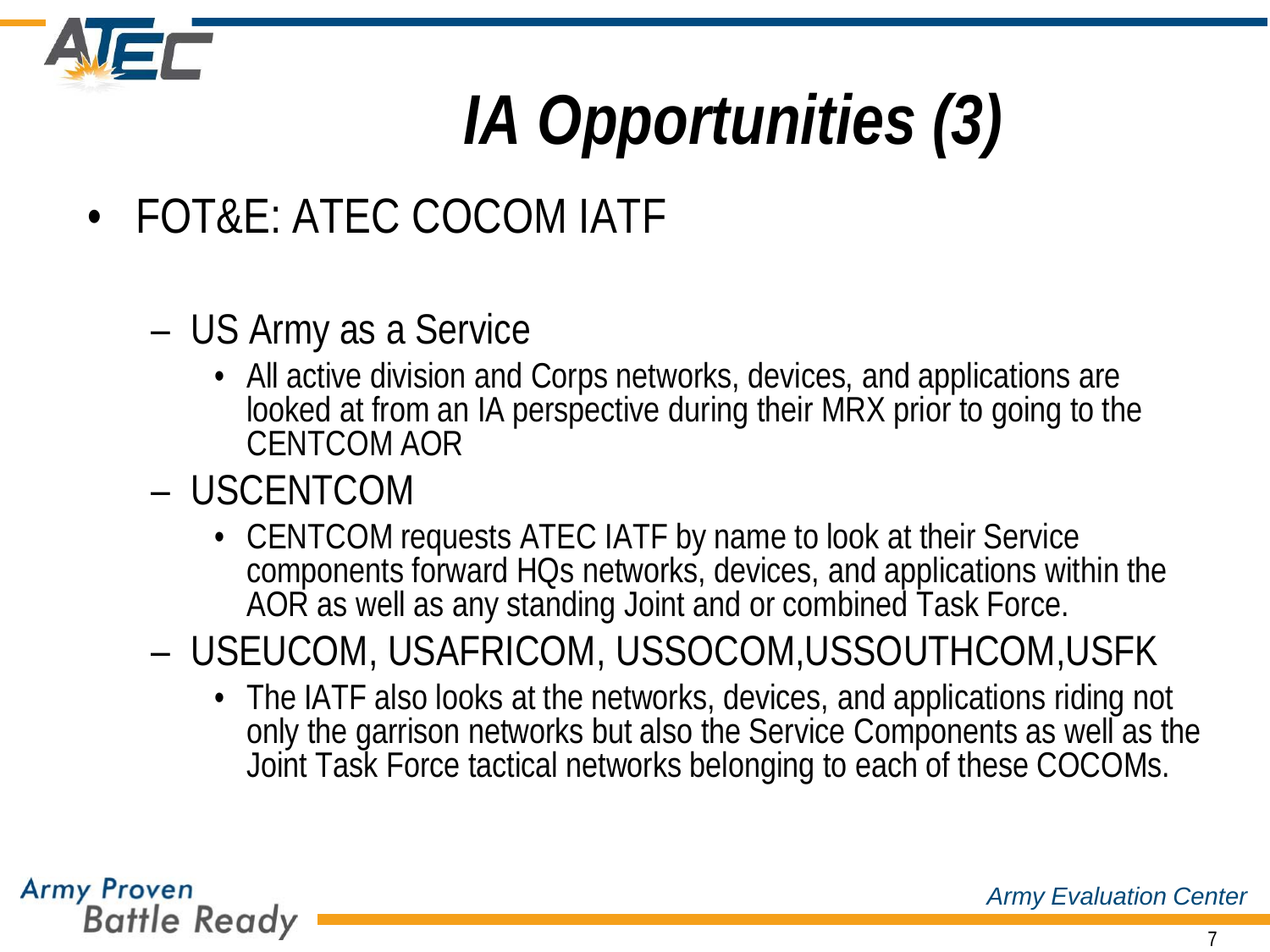

### *Information Assurance Issues*

- Holistic evaluation approach to complex System of System Interoperability and Computer Network Defense
	- NR-KPP metrics are compliance-based checklists, open to individual interpretation.
		- Lack system and operational mission requirements
		- ATEC developing mission-based T&E strategy to assess interoperability activity
	- NR-KPP is too broad and vague to alleviate interoperability issues.
- IA OT&E for Army Capability Sets Acquisition and ARFORGEN
	- ATEC System Team working on Operational Evaluation Strategy to include data sources.
	- ATEC IA Working Group addressing this challenge to seek best way to integrate IA OT&E into the evaluation process.

**Army Proven Battle Ready**